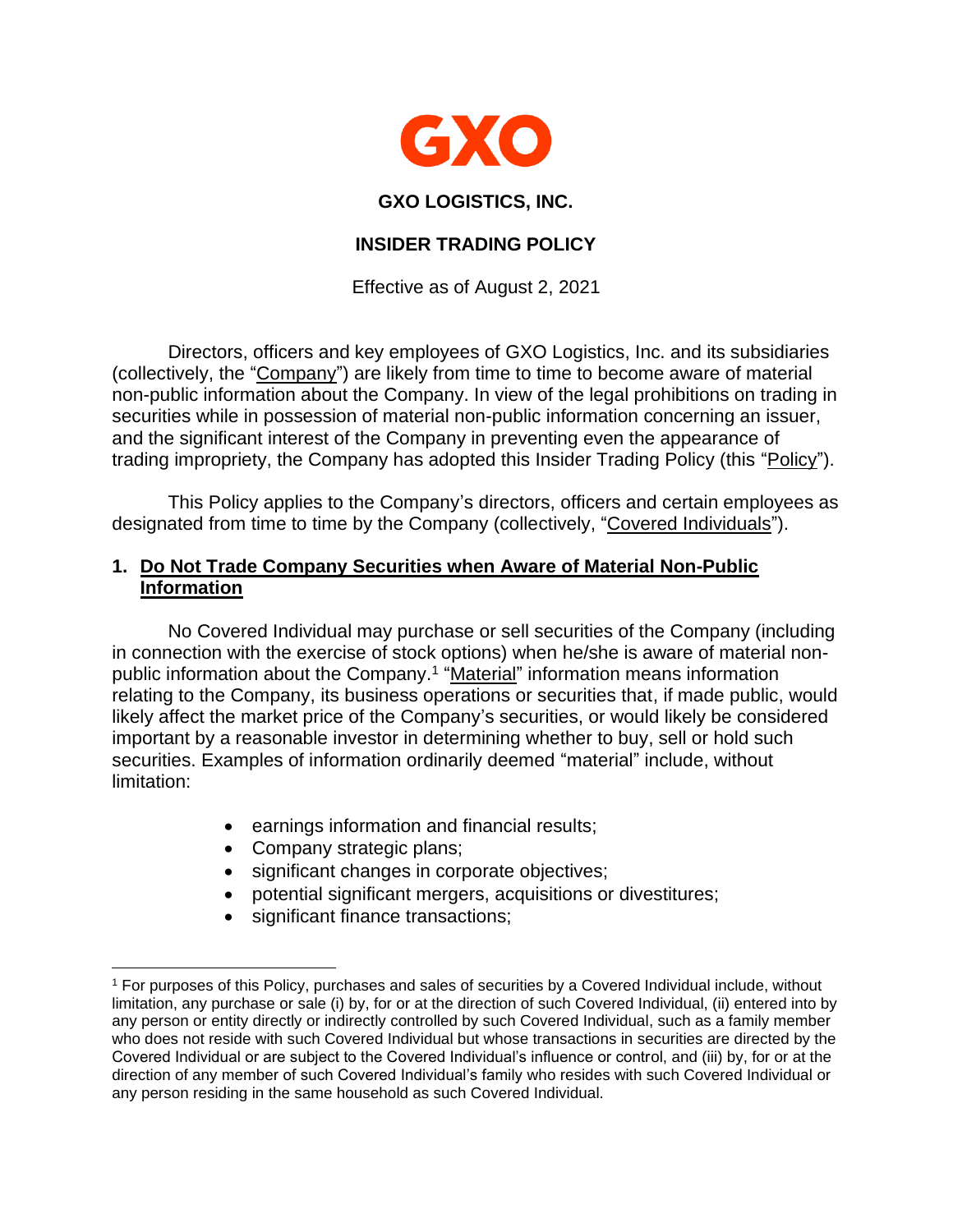- significant changes in senior management or control of the Company; and
- actual or threatened major litigation or governmental investigations.

The information becomes "public" once it has been broadly disseminated to and digested by the public (generally by means of a Company press release). Trading while in possession of such information may only commence on the third trading day that follows two full trading days after such information has been publicly disclosed.

Additionally, Covered Individuals may not trade in the securities of other companies as to which they have obtained material non-public information by reason of their employment with the Company.

"Securities" mean any equity securities issued by the Company, including any subsidiary of the Company, any parent of the Company or any subsidiary of any parent of the Company, that are registered under Section 12 of the Securities Exchange Act of 1934, as amended (the "Exchange Act").

This restriction continues to apply to transactions in Company securities even after termination of a Covered Individual's service with the Company. If a Covered Individual possesses material, non-public information when his or her service to the Company terminates, the Covered Individual may not trade in Company securities until that information has become public or is no longer material.

### **2. Trading Company Securities Is Prohibited Except During a Trading Window and After Obtaining Pre-Clearance**

In view of the Company's significant interest in avoiding even the appearance of trading impropriety, Covered Individuals may purchase or sell securities of the Company (i) only during the Company's quarterly trading window **and** (ii) only after obtaining preclearance from the Company's Chief Compliance Officer or his or her designee. These trading restrictions apply to all purchases or sales of Company securities, including open-market purchases and sales of the Company's common stock, as well as transactions involving derivatives of the Company's securities, including exercises of stock options. Please note, however, that it is the Covered Individual's sole responsibility to comply with all applicable securities laws. The Company does not undertake any obligation with respect to a Covered Individual's securities law compliance by virtue of pre-clearing any particular trade, and the Company urges each Covered Individual to consult his or her legal counsel before engaging in transactions. Any advice regarding pre-clearance of a proposed transaction will relate solely to the restraints imposed by law and will not constitute advice regarding the investment aspects of any such trade. Clearance of a proposed transaction is valid for **five (5) business days**. If the transaction order is not completed within that period, clearance of the transaction must be re-requested. If clearance is denied, the fact of such denial must be kept confidential by the Covered Individual requesting such clearance.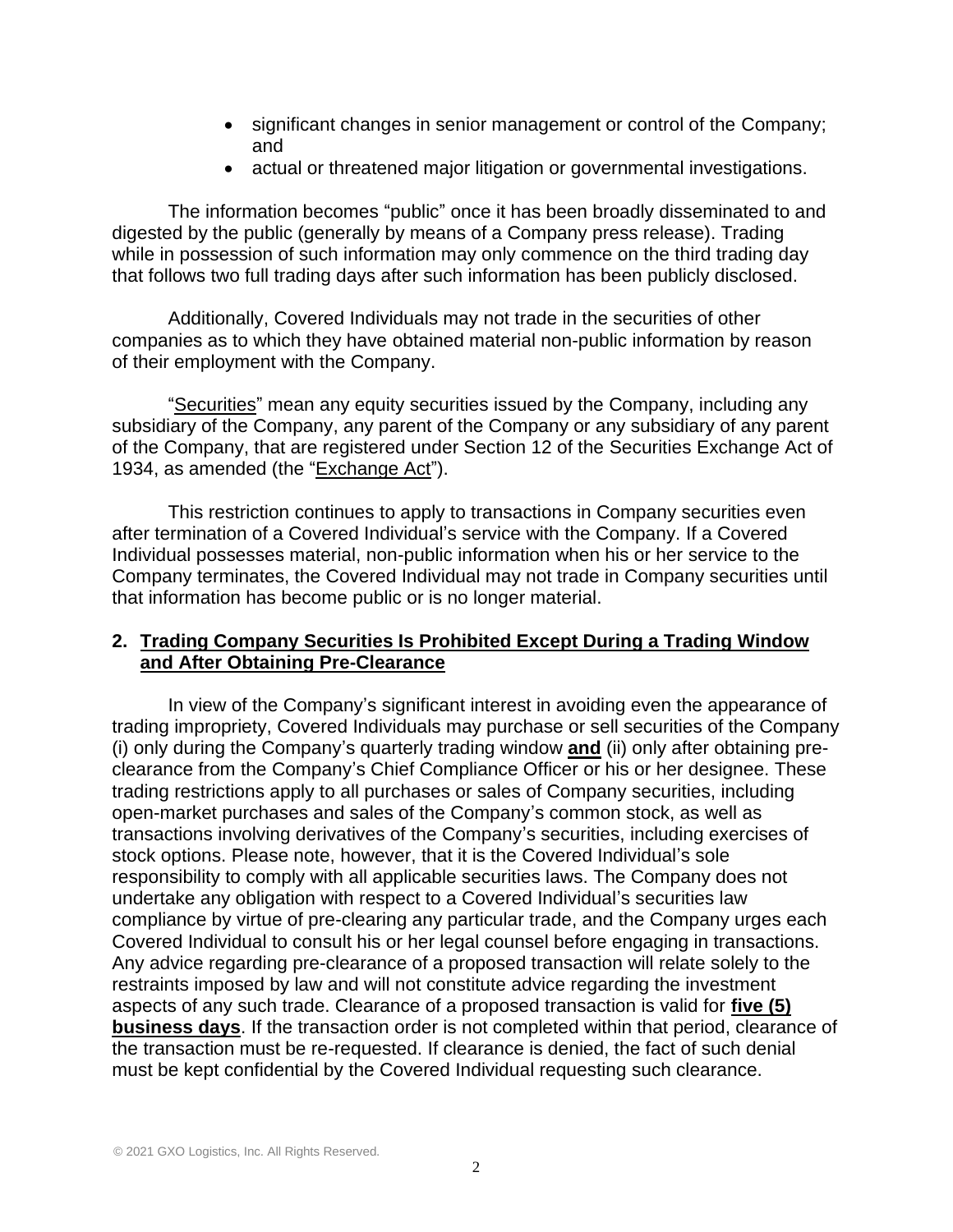The quarterly trading window for the Company opens on the third trading day following the day that the Company's quarterly or annual report with the Securities and Exchange Commission (the "SEC") is filed in a given quarter and the trading window closes two weeks before the end of such quarter.

# *Pre-clearance for all trades or transactions described in Sections 2, 3, 4 and 5 [must be obtained by contacting the Trading Compliance Team by e-mail at [tradingrequest@gxo.com.](mailto:tradingrequest@gxo.com)]*

There are no exceptions to the policy of restricting trading to the quarterly trading window. Transactions that may be necessary or justifiable for independent reasons (such as the need to raise money for an emergency expenditure), or small transactions, are not excepted from this policy. The securities laws do not recognize any mitigating circumstances to insider trading liability.

# **3. Do Not Pledge or Hold Company Securities in a Margin Account without Pre-Clearance**

As a general matter, securities held in a margin account may be sold by the broker without the customer's consent if the customer fails to meet a margin call. Similarly, securities pledged as collateral for a loan may be sold in foreclosure if the borrower defaults on the loan. Because a margin sale or foreclosure sale could occur at a time when a Covered Individual has material, nonpublic information or is otherwise not permitted to trade in Company securities, *Covered Individuals are prohibited from purchasing securities of the Company on margin, holding securities of the Company in a margin account or pledging Company securities as collateral for a loan, except with pre-clearance*.

# **4. Do Not Hedge or Engage in Certain Other Transactions**

Hedging or monetization transactions can be accomplished through a number of possible mechanisms, including through the use of financial instruments such as prepaid variable forwards, equity swaps, collars and exchange funds. *All hedging transactions, including the foregoing or any other transactions that are designed to or have the effect of hedging or offsetting any decrease in the market value of equity securities, are prohibited, except with pre-clearance*.

### **5. Do Not Trade in Publicly-Traded Options on the Company's Securities**

Given the relatively short term of publicly-traded options, transactions in options may cause Covered Individuals to focus on short-term performance at the expense of the Company's long-term objectives. *Accordingly, Covered Individuals are prohibited from trading in put options, call options or other derivative securities related to the Company's securities, on an exchange or in any other organized*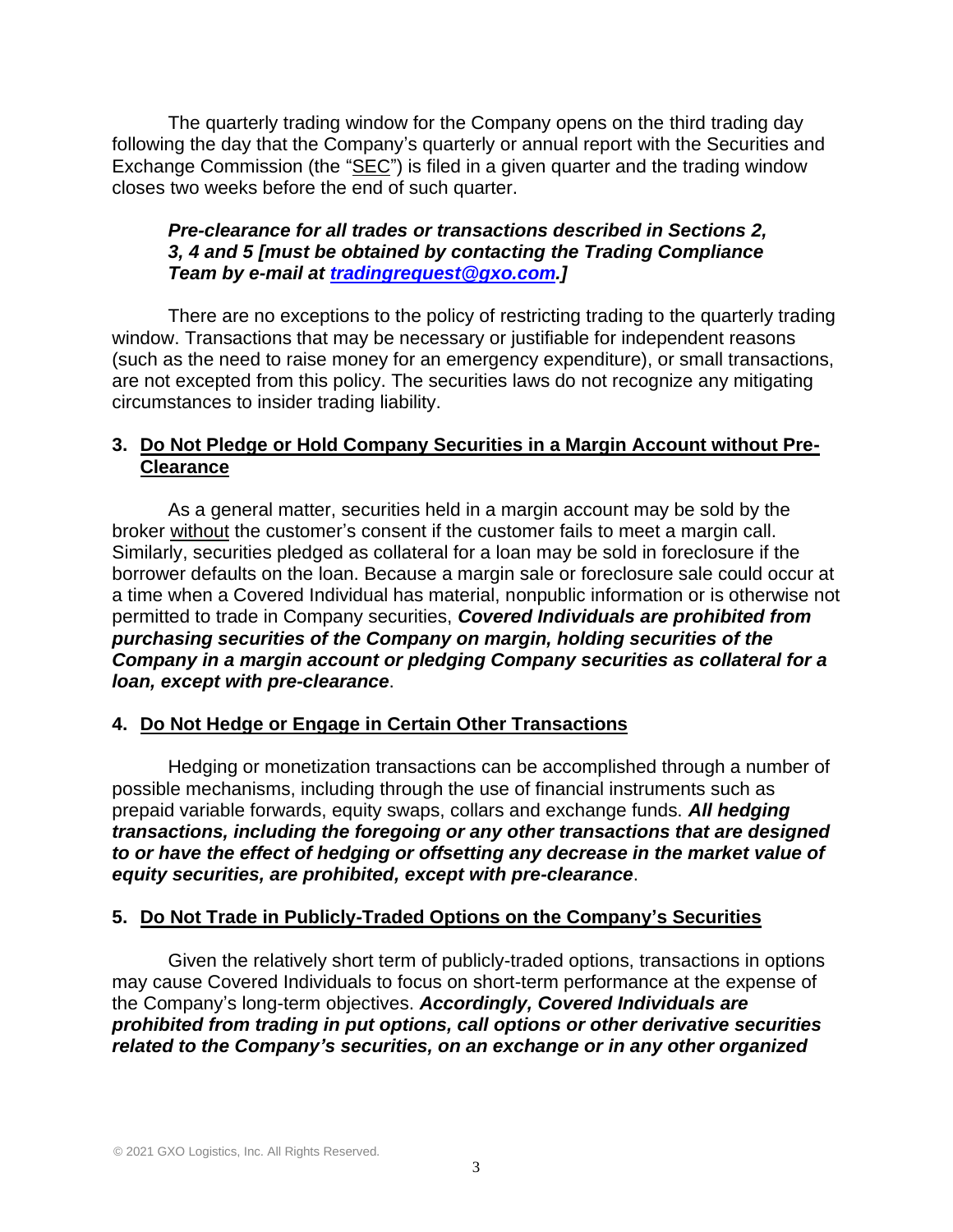*market, except with pre-clearance*. This restriction does not apply to the grant or exercise of employee or director stock options issued by the Company.

### **6. Do Not Short-Sell the Company's Securities**

Short sales of Company securities (*i.e.*, the sale of a security that the seller does not own) may evidence the seller's expectation that the securities will decline in value, and therefore have the potential to signal to the market that the seller lacks confidence in the Company's prospects. Short sales may also reduce a seller's incentive to seek to improve the Company's performance. Section 16(c) of the Exchange Act prohibits officers and directors from engaging in short sales. For these reasons, short sales of Company stock are prohibited by Covered Individuals.

# **7. Do Not Disclose Material Non-Public Information to Anyone Outside the Company for the Purpose of Trading**

In addition to the trading restrictions set forth above, Covered Individuals may not disclose or "tip" material information concerning the Company to an outsider. An outsider can include friends, business associates, a spouse or other family member. Both the tipper and the tippee can be held liable under federal securities laws for violations of this kind.

# **8. Penalties for Violating Securities Laws or this Policy**

The SEC and the Department of Justice actively enforce insider trading laws, including by actively monitoring trading activity. Federal law imposes heavy penalties on individuals who either buy or sell securities while in possession of material nonpublic information or pass the material non-public information along to others who use it to buy or sell securities. The penalties for insider trading apply with equal force whether trading or passing information is done to generate gains or avoid losses. Potential penalties include:

- civil penalties of up to three times the amount of profit gained or loss avoided as a result of the unlawful action;
- a criminal fine of up to \$5 million (no matter how small the profit);
- a jail term of up to 20 years, and in some cases 25 years;
- private suits for damages equal to the profit gained or loss avoided; and
- disgorgement of ill-gotten gains.

In addition, the Company and any supervisor of a Company associate who trades with or tips material non-public information may face "controlling person" liability in the form of civil penalties of up to the greater of \$1 million or three times the amount of profit gained or loss avoided as a result of the unlawful action and criminal penalties of up to \$25 million for the Company and up to \$5 million for the individual supervisor(s).